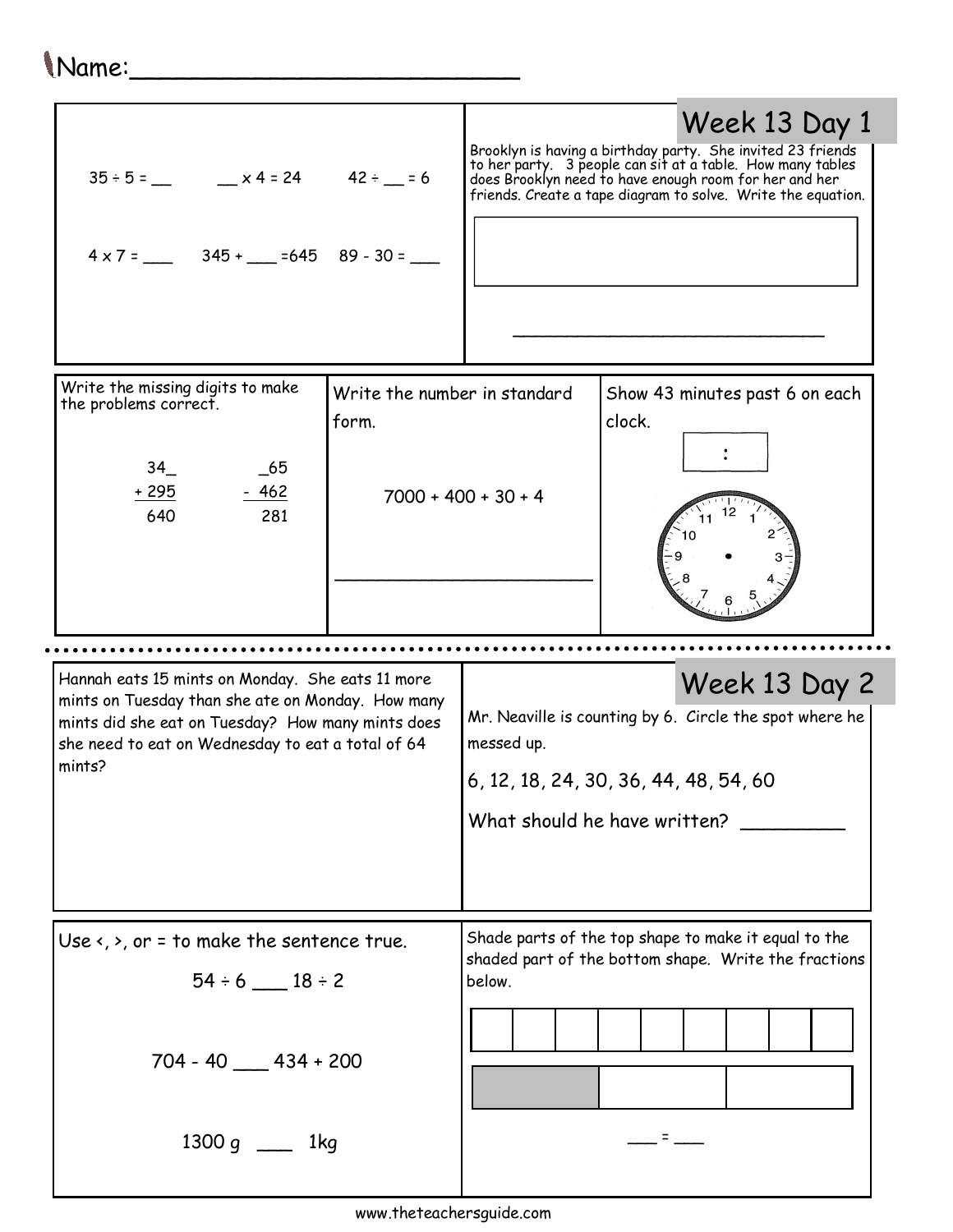## Name:\_\_\_\_\_\_\_\_\_\_\_\_\_\_\_\_\_\_\_\_\_\_\_\_\_